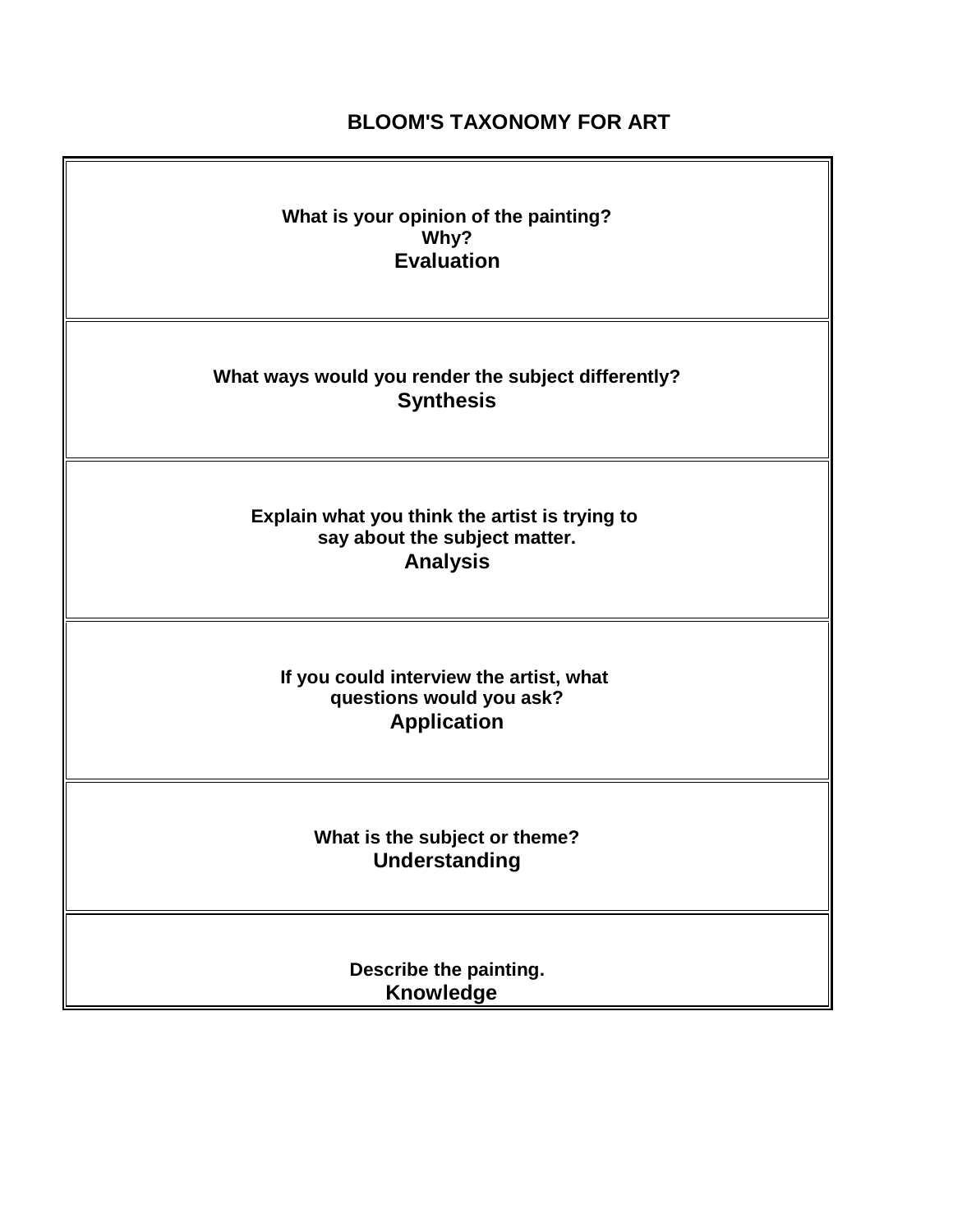# **Looking at Art: Seeing Questions**

**When looking at a work of art, students might be asked to:**

## **Describe it.**

What kinds of things do you see in this painting? What else do you see?

What words would you use to describe this painting? What other words might we use?

How would you describe the lines in this picture? The shapes? The colors? What does this painting show?

Look at this painting for a moment. What observations can you make about it?

How would you describe this painting to a person who could not see it?

How would you describe the people in this picture? Are they like you or different?

How would you describe (the place depicted in) this painting?

## **Relate it.**

What does this painting remind you of?

What things do you recognize in this painting? What things seem new to you?

How is this painting like the one we just saw? What are some important differences?

What do these two paintings have in common?

How is this picture different from real life?

What interests you most about this work of art?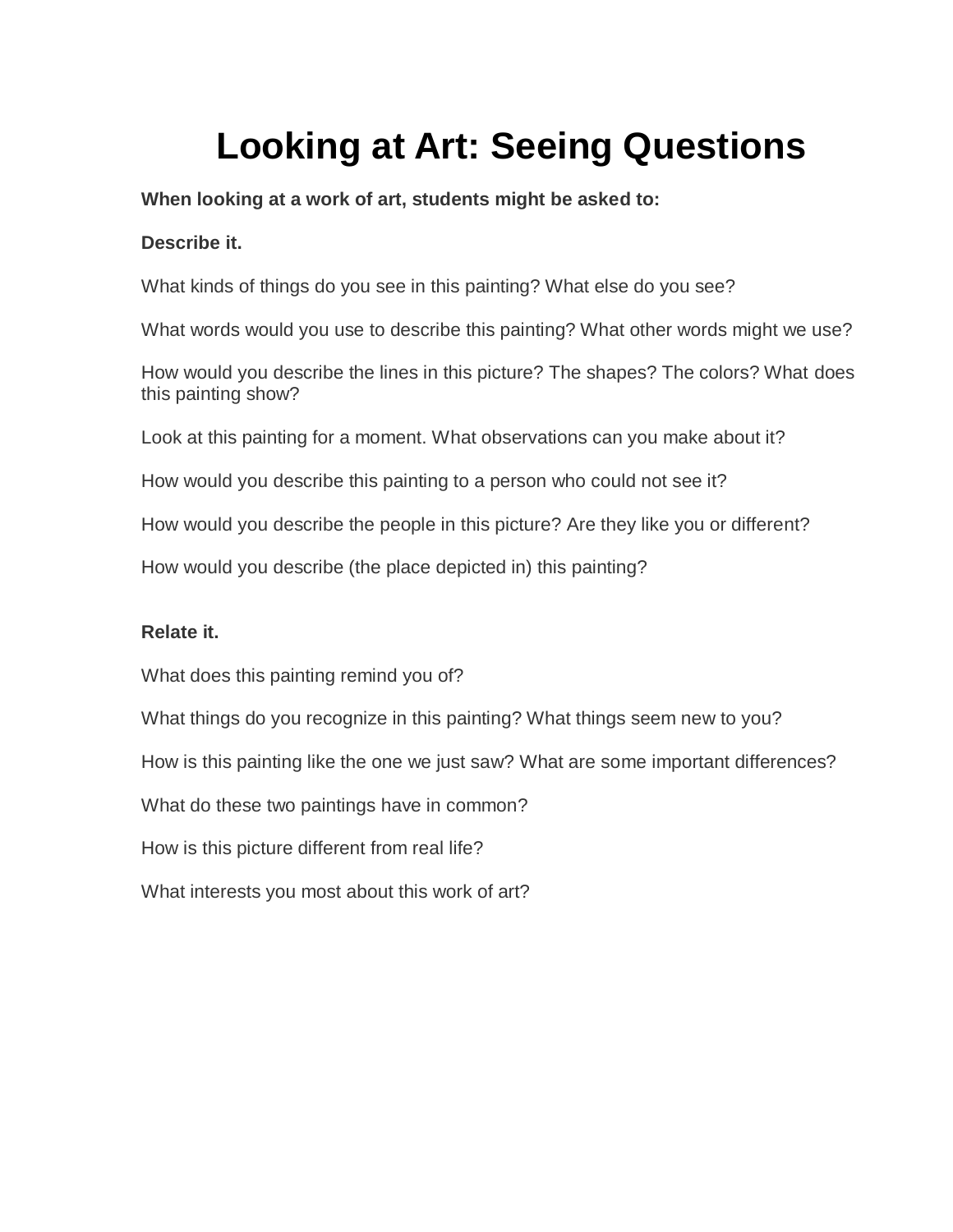#### **Analyze it.**

Which objects seems closer to you? Further away? What can you tell me about the colors in this painting? What color is used the most in this painting? What makes this painting look crowded? What can you tell me about the person in this painting? What can you tell me about how this person lived? How did you arrive at that idea? What do you think is the most important part of this picture? How do you think the artist made this work? What questions would you ask the artist about this work, if s/he were here?

#### **Interpret it.**

What title would you give to this painting? What made you decide on that title? What other titles could we give it? What do you think is happening in this painting? What else could be happening? What sounds would this painting make (if it could)? What do you think is going on in this picture? How did you arrive at that idea? What do you think this painting is about? How did you come up that idea? Pretend you are inside this painting. What does it feel like? What do you think this (object) was used for? How did you arrive at that idea? Why do you suppose the artist made this painting? What makes you think that? What do you think it would be like to live in this painting? What makes you think that?